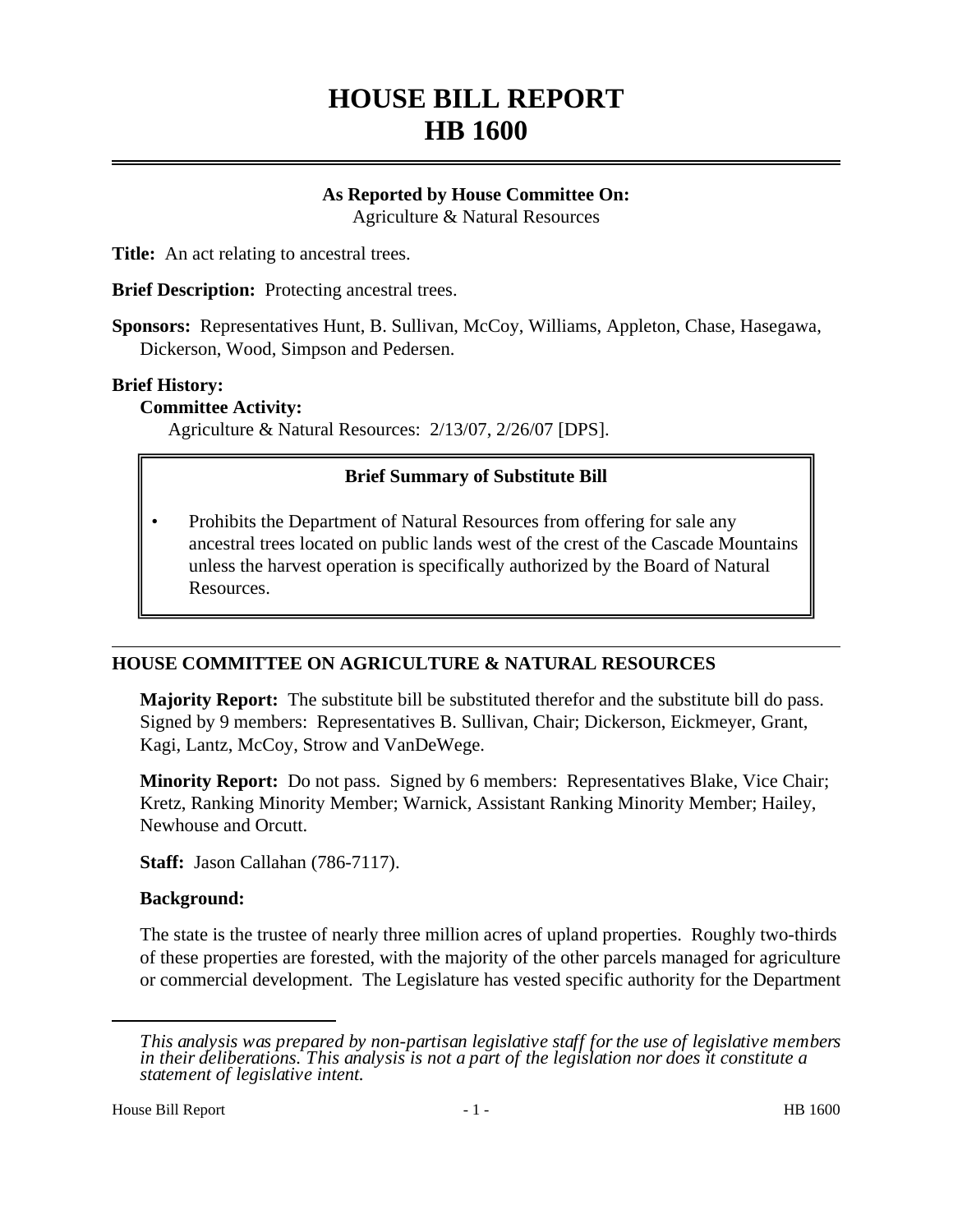of Natural Resources (Department) to sell timber and other valuable resources from these state lands. The Department sells a variety of resources from state lands, including timber, stone, gravel, and geoducks. The Department sells timber from state forest lands by putting tracts of timber up for bid. The Department establishes an appraised value for the timber, and this value becomes the minimum bid for the timber sale. The successful bidder who is awarded the contract generally has three years to harvest the timber from the sale.

# **Summary of Substitute Bill:**

The Department is prohibited from offering for sale any ancestral trees located on public lands west of the crest of the Cascade Mountains unless the harvest operation is specifically authorized by the Board of Natural Resources (Board). The term "ancestral trees" is defined to mean a contiguous stand of trees of similar characteristics that is five acres in size or larger, is in the most structurally complex stage of stand development, and has a natural origin date prior to the year 1850.

The Board may only authorize the harvest of ancestral trees after making a formal finding that the harvest is necessary for the preservation of the health and safety of other ancestral trees, public safety, or overall forest health. The Board may also authorize the harvest of ancestral trees to meet the demands of other special circumstances.

Ancestral trees may also be harvested within the borders of the Olympic Experimental State Forest if the harvest is consistent with the habitat conservation plan for the Olympic Experimental State Forest.

The Commissioner of Public Lands is required to suspend the prohibition on the harvest of ancestral trees if it is determined that the prohibition would result in the reservation of more than 1,000 acres from harvest than is currently deferred under the application of regulation or a conservation agreement.

The Board is directed to prioritize lands with ancestral trees out of trust status or into another ownership that protects the trees while ensuring that the appropriate trust will receive full market value for the trees.

# **Substitute Bill Compared to Original Bill:**

The substitute bill clarifies that harvest of ancestral trees within the Olympic Experimental State Forest may only be done consistent with the habitat conservation plan for the forest, and directs the Commissioner of Public Lands to suspend the prohibition on the harvest of ancestral trees if it is determined that the prohibition would result in the reservation of more than 1,000 acres from harvest than is currently protected.

**Appropriation:** None.

**Fiscal Note:** Available.

House Bill Report **Figure 2** - 2 - **HB** 1600